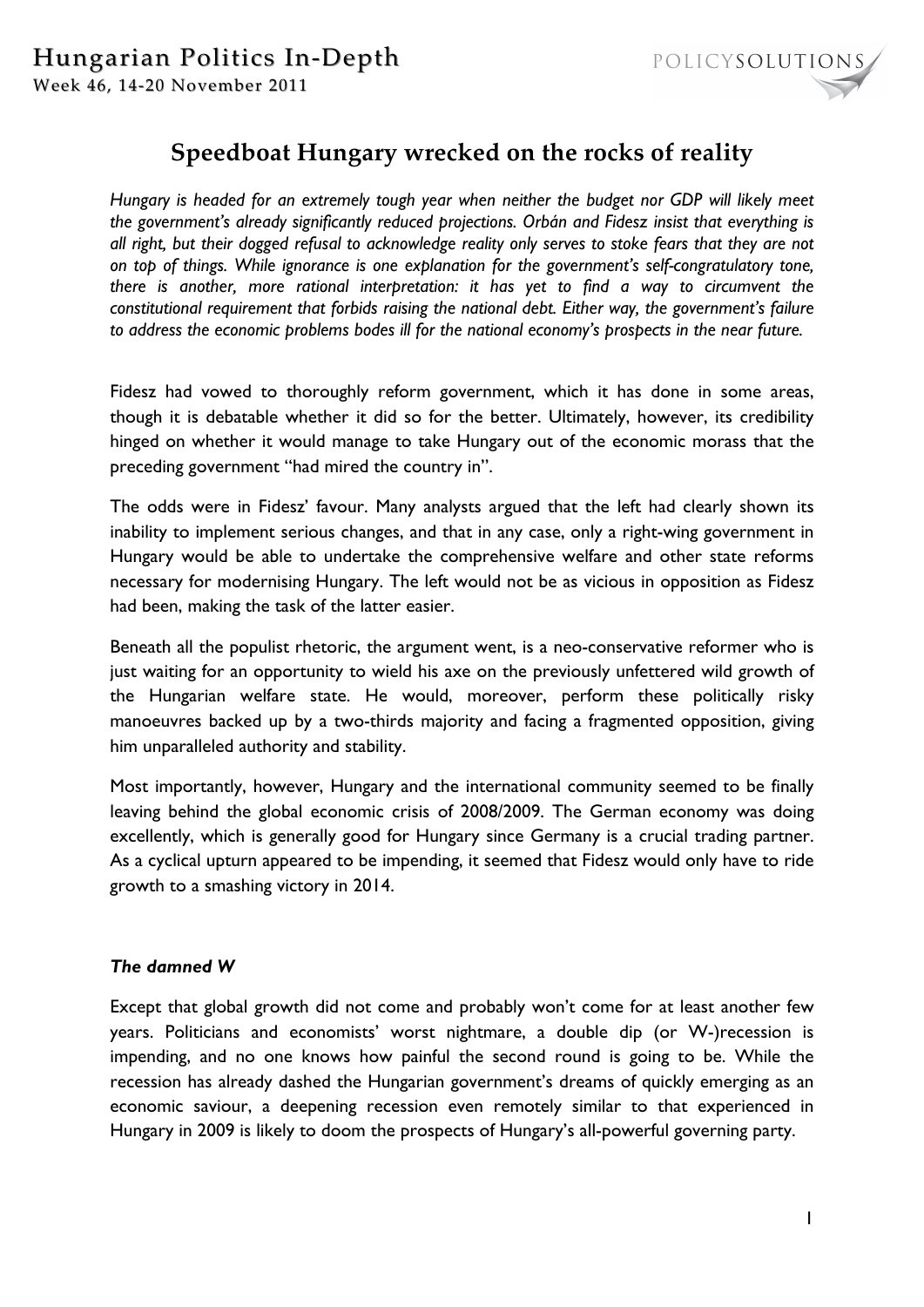

A milder rerun of the previous crisis would cement the growing dissatisfaction with Fidesz, but it would not necessarily destroy the governing party's electoral prospects. As long as the opposition is fragmented, Fidesz might retain a plurality among likely voters and carry enough single member districts to win the election. Either scenario is of course one of widespread disillusionment and disaffection, but their differences mark the dividing line between a government going down in flames and one that is unpopular but hobbling to victory.

Fidesz, however, seems to be stuck on the notion that it is building an entirely new economic model that will emerge as the example to follow for all the other nations in Europe. Even after having acknowledged in September that he was disappointed in the budget's envisioned numbers – which were dim partly on account of weak growth –, Orbán insisted a few weeks later that the Hungarian economy is a "speedboat" that is unlike one of the "sluggish European Union cruisers". With Hungarian growth lagging behind many speedboats in the EU, and a few cruisers as well, this statement has the potential to become a proverbial expression of ridiculous propaganda mantras, much like the pronouncement of János Kóka, the former minister of the economy, who referred to the national economy as the "Hungarian Cougar" (in reference to Slovakia being called the Tatra Tiger).

## *Keeping the budget in check*

The only thing that's more scary than the thought that Fidesz is clueless is the notion that things are actually going according to plan. The question is whether the Hungarian government is a deer in the headlights or a lemming approaching the cliff. Seeing how Fidesz is to an unusual degree centred around and dependent on its leader and would in all likelihood be incapable of ousting Orbán even if he were lemming-in-chief, we analysts increasingly find ourselves in the uncomfortable position of having to guess whether the government really understands what is going on.

The signs are ominous. It's not only that Fidesz' former minister of finance and former governor of the Hungarian Central Bank, Zsigmond Járai, at an economic conference mockingly described Orbán's lacking understanding of economic processes (if anybody is qualified to assess this, it's Orbán's long-time loyal collaborator).

It is also that the Ministry of National Economy, which presumably has some staff with more expertise than the PM, has been completely unable to get a grip on offering even remotely correct economic projections that would increase the confidence in the government's ability to understand and handle the crisis.

To wit, in its convergence plan published in April, the ministry's *conservative* projection was that growth would be 3% in 2012, a slight dip as compared to the projected 3.1% this year. Fidesz' budget proposal for 2012 a few months later offered a mere 1.5%, but the